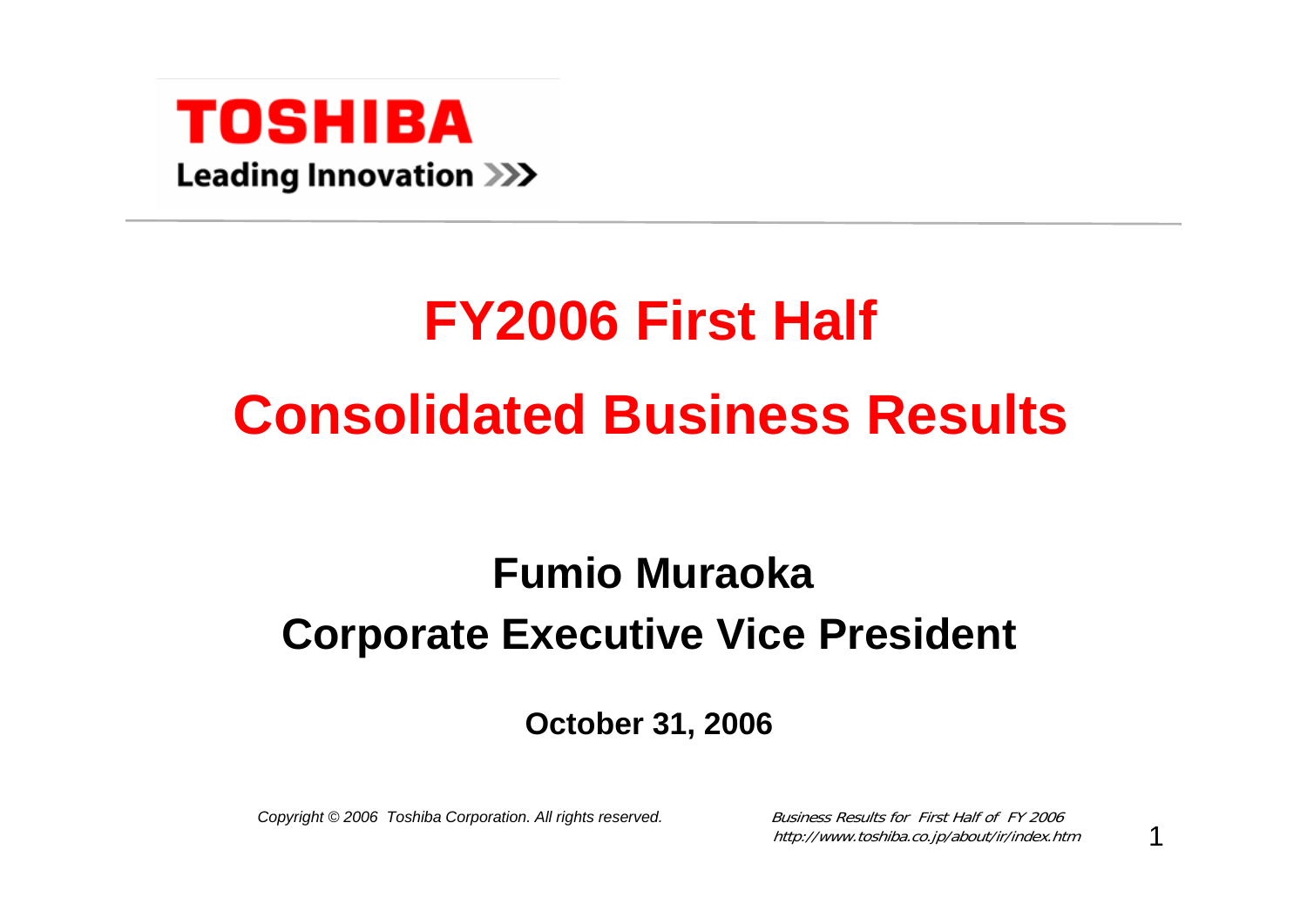#### **Forward-looking Statements**

- This presentation contains forward-looking statements concerning Toshiba's future plans, strategies and performance.
- These forward-looking statements are not historical facts, rather they represent assumptions and beliefs based on economic, financial and competitive data currently available.
- Furthermore, they are subject to a number of risks and uncertainties that, without limitation, relate to economic conditions, worldwide megacompetition in electronics business, customer demand, foreign currency exchange rates, tax rules, regulations and other factors. Toshiba therefore, wishes to caution that actual results may differ materially from our expectations.
- The figures in this presentation are not audited.
- Toshiba's fiscal year runs from April 1 to March 31.

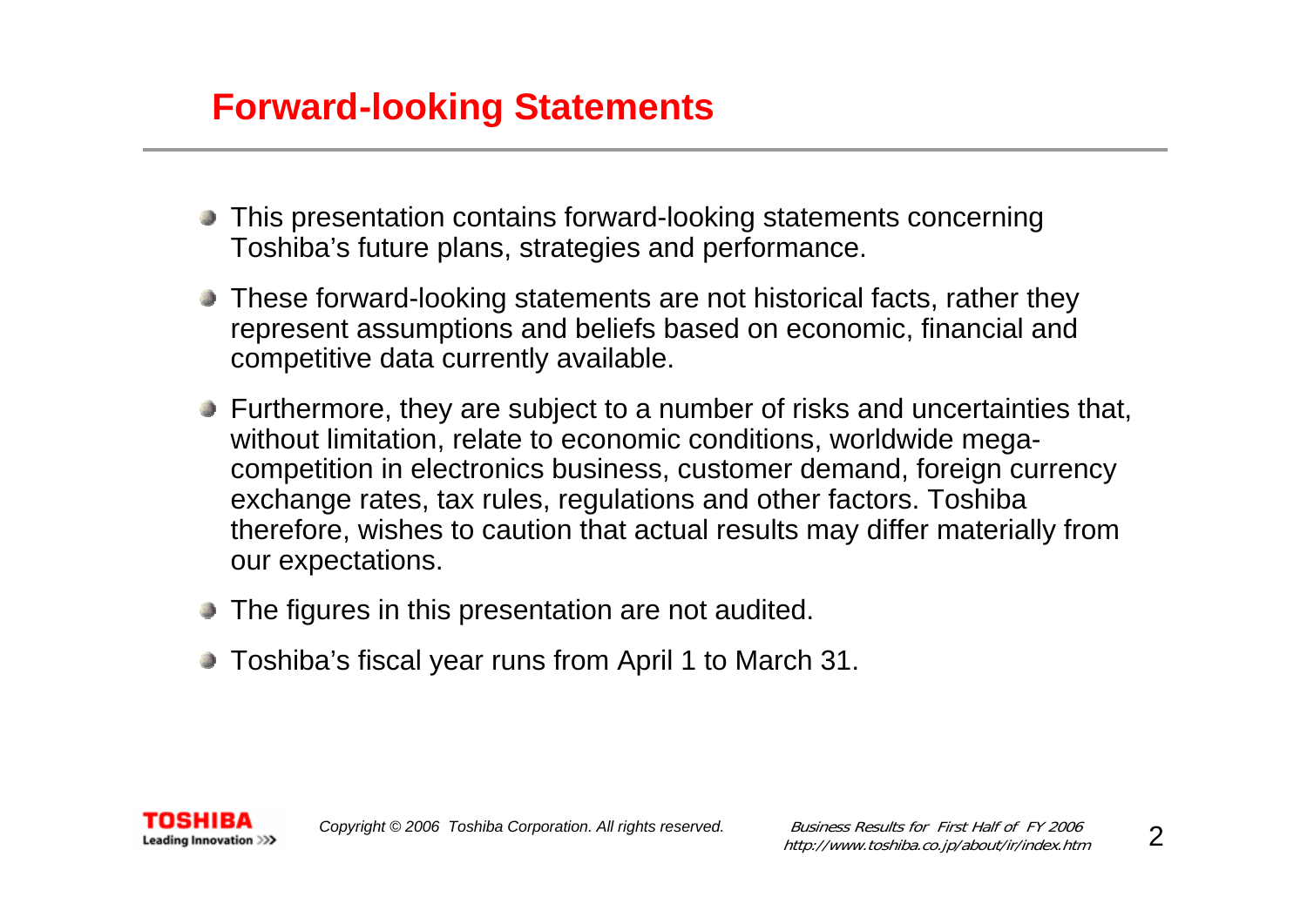# **Key Points for First Half of FY 2006**

- Results surpassed the original April forecast for FY 2006.
	- ・Operating Income: 65.2 billion yen (+10.2 billion yen from original forecast)
	- ・Net Income 38.8 billion yen (+ 23.8 billion yen from original forecast)
- All segments recorded higher sales; Electronic Devices, Social Infrastructure and Home Appliances achieved improved operating income against FY 2005 first half .
	- $\cdot$  Net Sales: 3,162.0 billion yen (+ 261.9 billion yen, 109%)
	- ・Operating Income: 65.2 billion yen (+13.8 billion yen)
- **Fund raising for the Westinghouse acquisition increased the D/E ratio.** 
	- $\cdot$ 92% as of end of March, 2006  $\rightarrow$ 123% as of end of September, 2006
- Dividend raised

Leading Innovation >>>

 $\cdot$ 3.0 yen for first half of FY2005  $\rightarrow$  4.5 yen for first half of FY2006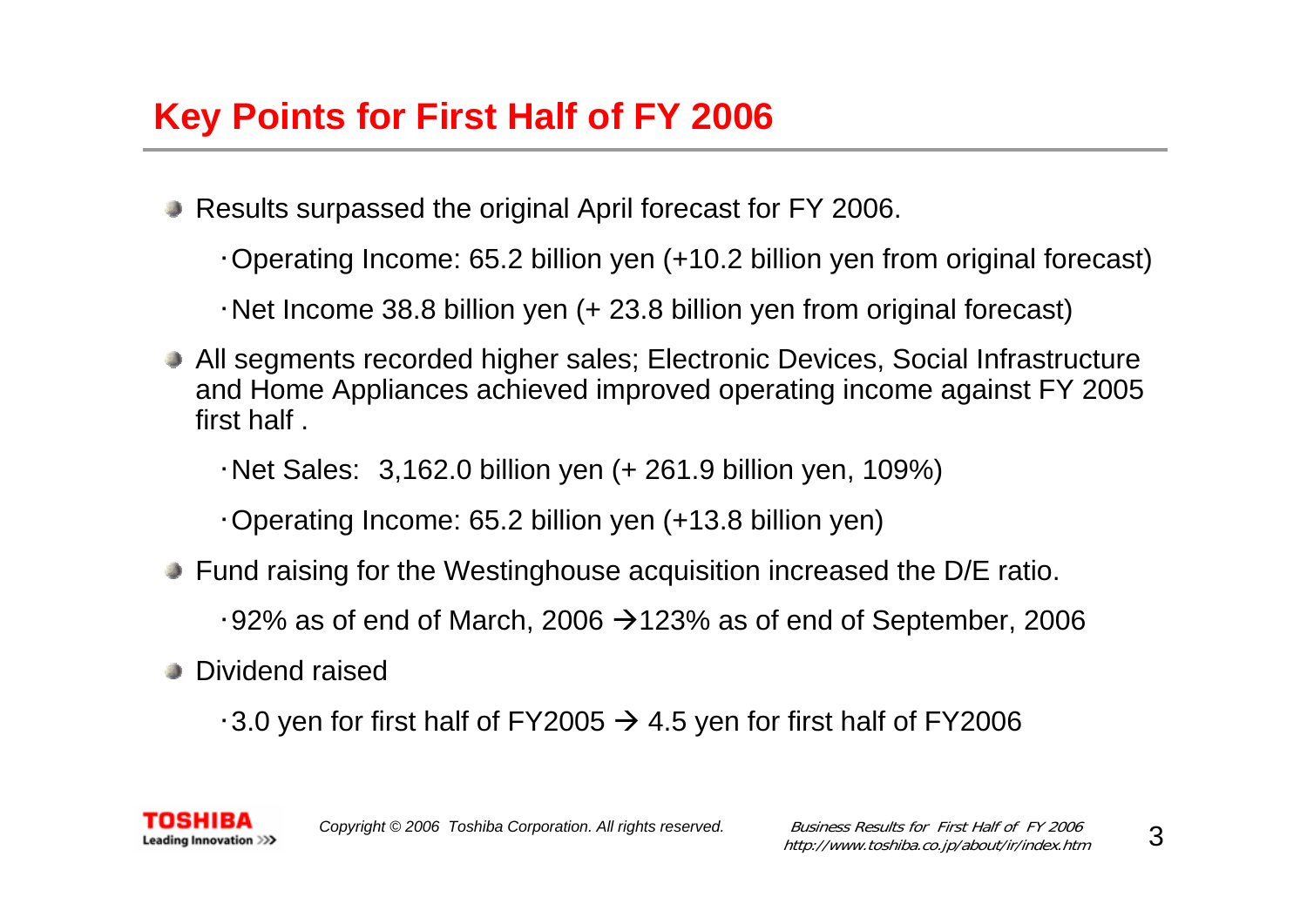|                                                               | (A)     | 1H FY2006 1H FY2005<br>(B) | $(A)-(B)$ | (A)/(B) |
|---------------------------------------------------------------|---------|----------------------------|-----------|---------|
| Net sales                                                     | 3,162.0 | 2,900.1                    | 261.9     | 109%    |
| Operating income (loss)                                       | 65.2    | 51.4                       | 13.8      |         |
|                                                               | 2.1%    | 1.8%                       | 0.3%      |         |
| Income (loss) before<br>income taxes and minority<br>interest | 83.7    | 42.1                       | 41.6      |         |
|                                                               | 2.6%    | 1.5%                       | 1.1%      |         |
| Net income (loss)                                             | 38.8    | 14.6                       | 24.2      |         |
|                                                               | 1.2%    | 0.5%                       | 0.7%      |         |
| Basic earnings per share                                      | ¥12.08  | ¥4.56                      | ¥7.52     |         |

#### **(**¥ **in billions, except earnings per share)**

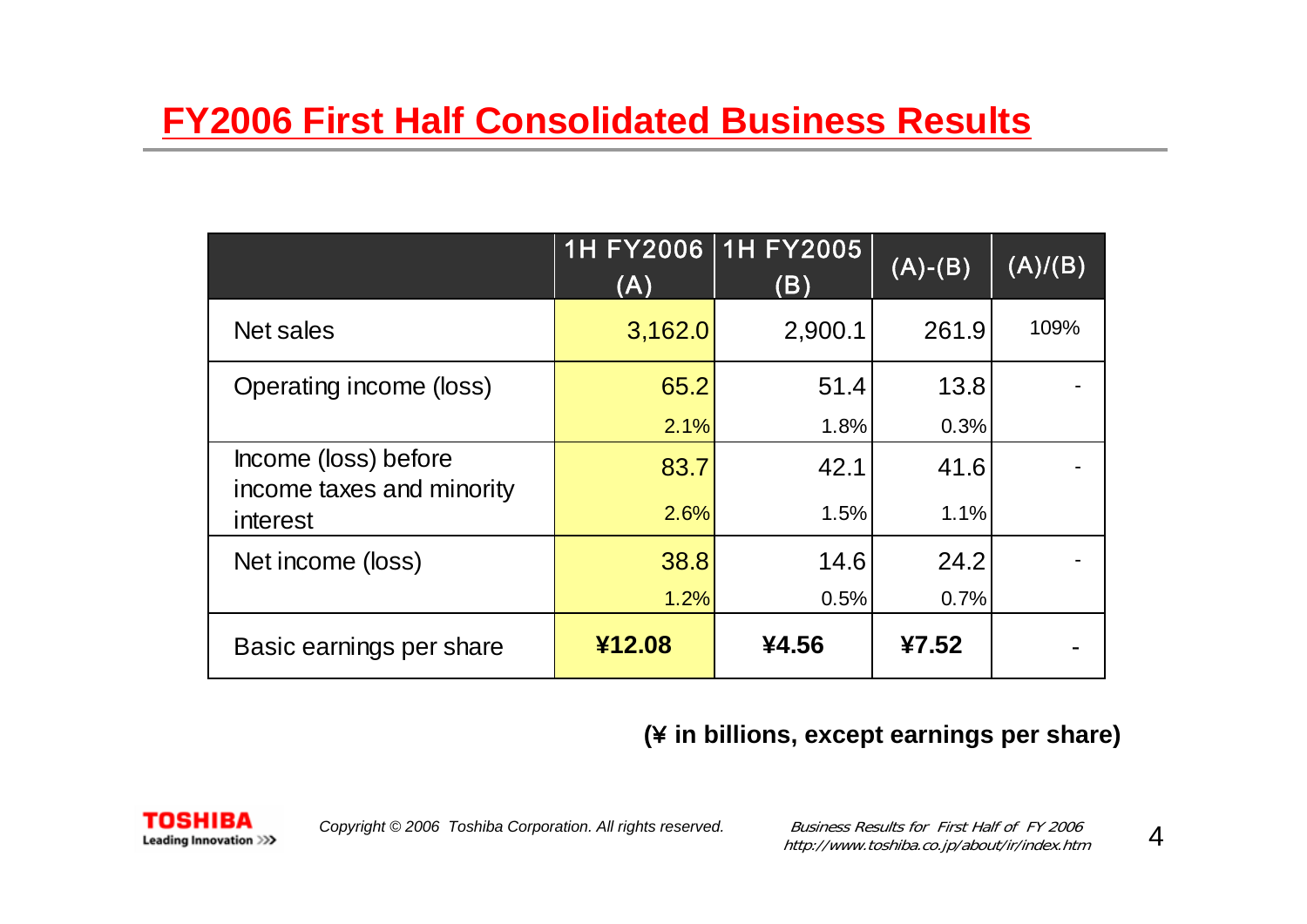# **FY2006 First Half Segment Information**

| Net sales                 | 1H FY2006 (A)     | 1H FY2005 (B)     | $(A) - (B)$        | (A) / (B) | (¥ in billions) |
|---------------------------|-------------------|-------------------|--------------------|-----------|-----------------|
| <b>Digital Products</b>   | 1,315.9           | 1,162.9           | 153.0              | 113%      |                 |
| <b>Electronic Devices</b> | 737.4             | 653.5             | 83.9               | 113%      |                 |
| Social Infrastructure     | 829.1             | 826.1             | 3.0                | 100%      |                 |
| Home Appliances           | 367.2             | 336.2             | 31.0               | 109%      |                 |
| <b>Others</b>             | 186.4             | 177.5             | 8.9                | 105%      |                 |
| Total                     | 3,162.0           | 2,900.1           | 261.9              | 109%      |                 |
| Operating income (loss)   | 1H FY2006 (A)     | 1H FY2005 (B)     | $(A) - (B)$        | (A) / (B) |                 |
| <b>Digital Products</b>   | $-7.6$<br>$-0.6%$ | 6.7<br>0.6%       | $-14.3$<br>$-1.2%$ |           |                 |
| <b>Electronic Devices</b> | 56.9<br>7.7%      | 41.7<br>6.4%      | 15.2<br>1.3%       | 136%      |                 |
| Social Infrastructure     | 10.6<br>1.3%      | 3.4<br>0.4%       | 7.2<br>0.9%        | 313%      |                 |
| Home Appliances           | 1.1<br>0.3%       | $-6.3$<br>$-1.9%$ | 7.4<br>2.2%        |           |                 |
| <b>Others</b>             | 6.2<br>3.3%       | 6.3<br>3.6%       | $-0.1$<br>$-0.3%$  | 98%       |                 |
| Total                     | 65.2<br>2.1%      | 51.4<br>1.8%      | 13.8<br>0.3%       | 127%      |                 |



*Copyright © 2006 Toshiba Corporation. All rights reserved.* Business Results for First Half of FY 2006

http://www.toshiba.co.jp/about/ir/index.htm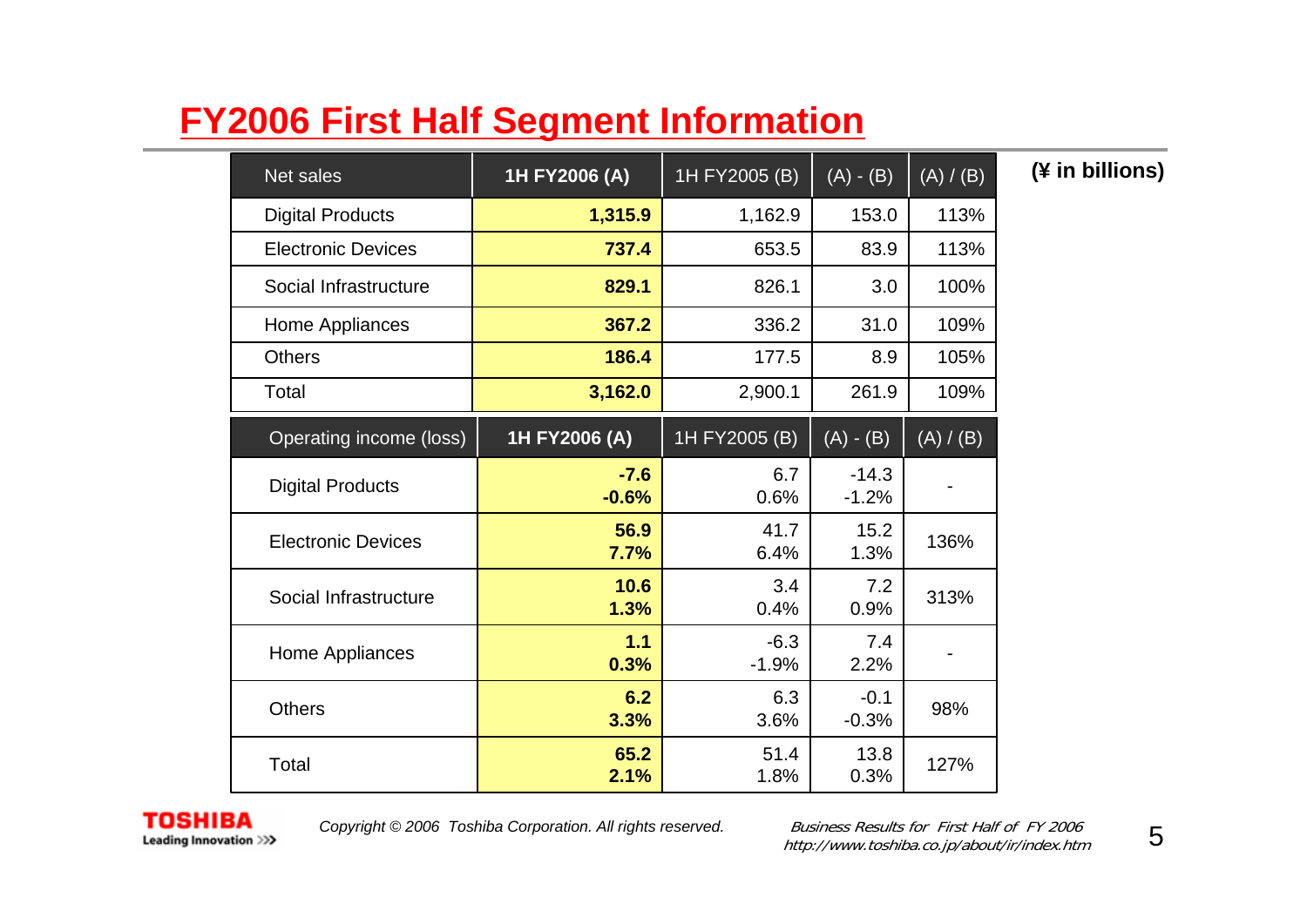#### **Operating Income (Loss), 1H FY 2005 and 1H FY2006**



TOSHIBA Leading Innovation >>>

*Copyright © 2006 Toshiba Corporation. All rights reserved.* Business Results for First Half of FY 2006

http://www.toshiba.co.jp/about/ir/index.htm

6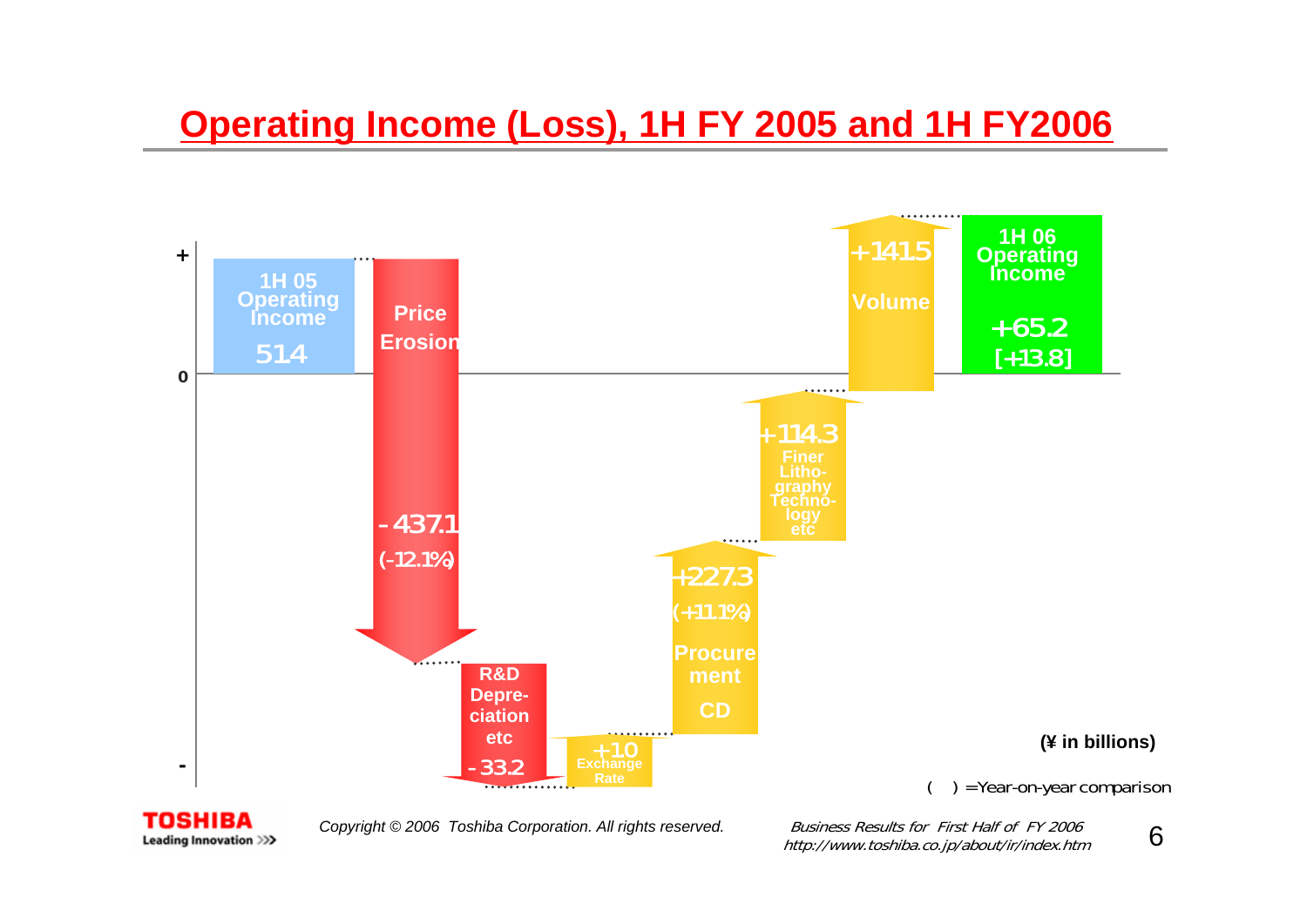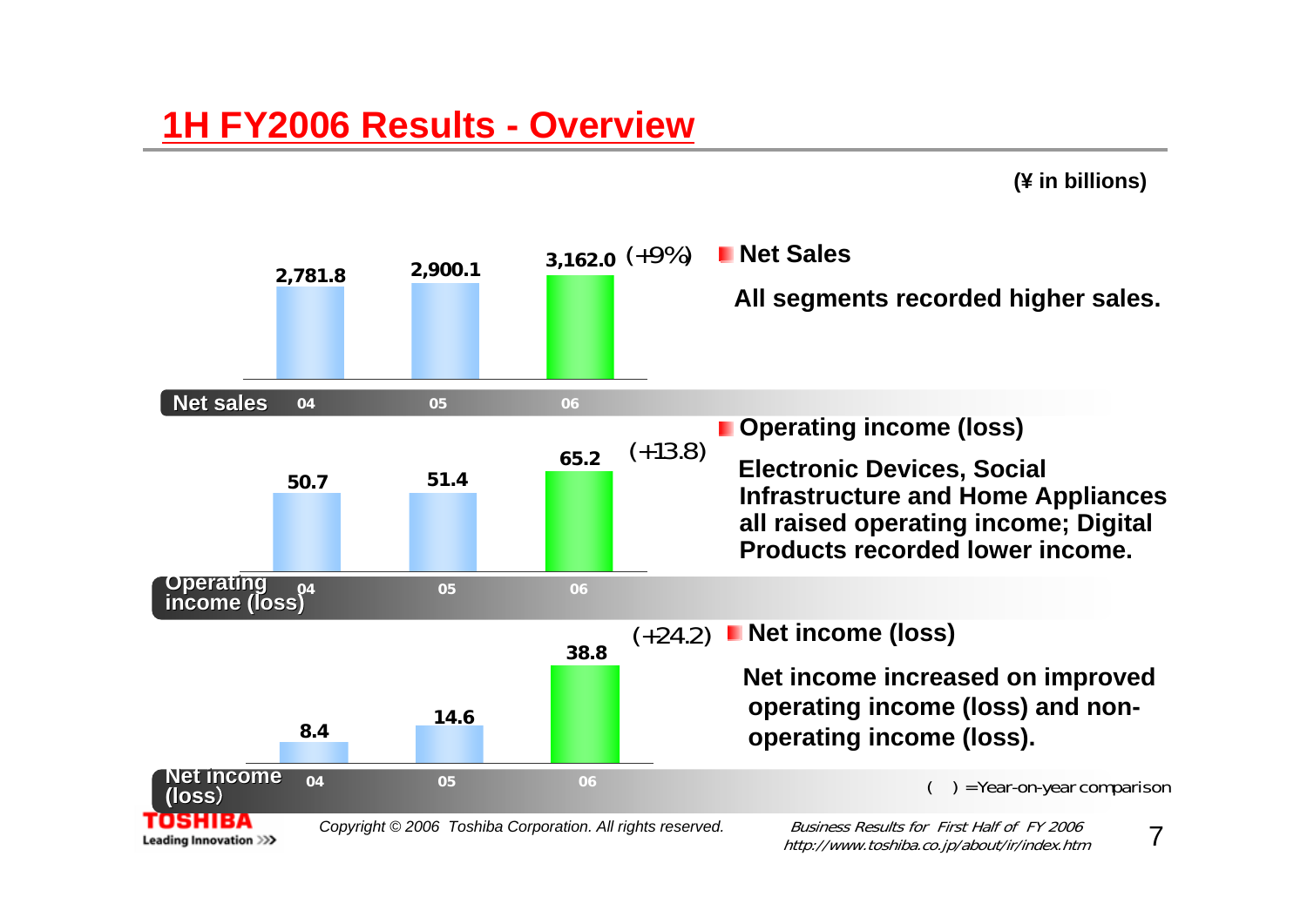# **Digital Products**





**Strong performance in storage devices and TVs increased sales.**

**The PC business saw lower operating income due to price declines, but the storage devices and TV businesses recorded improved operating income.**

#### ( ) = Year-on-year comparison

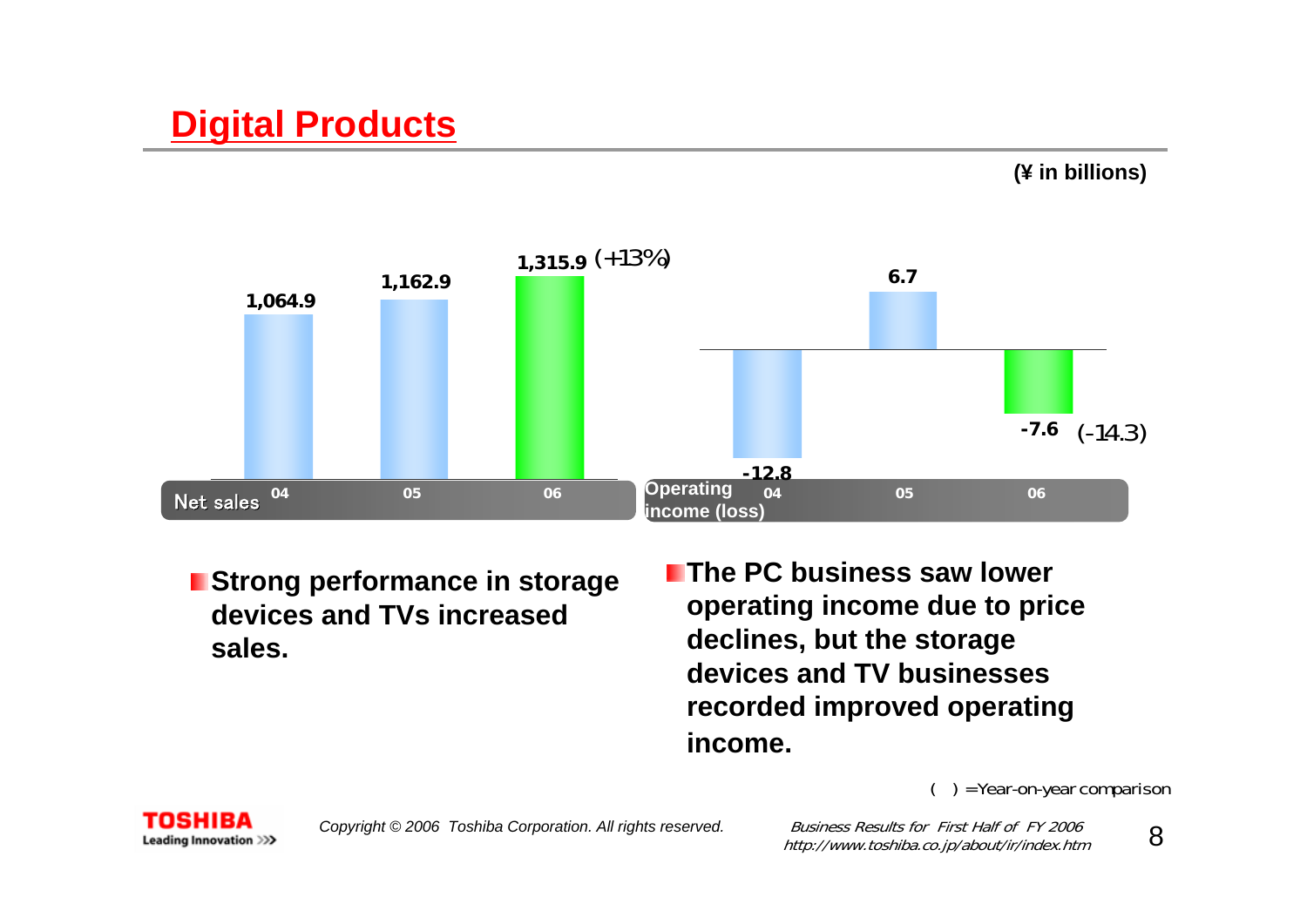#### **PC Business**





- **Sales increased on growth in sales units, especially in the European and U.S. markets.**
- **The business felt the impact of yen depreciation and price declines, which combined to lower income.**

( ) = Year-on-year comparison



http://www.toshiba.co.jp/about/ir/index.htm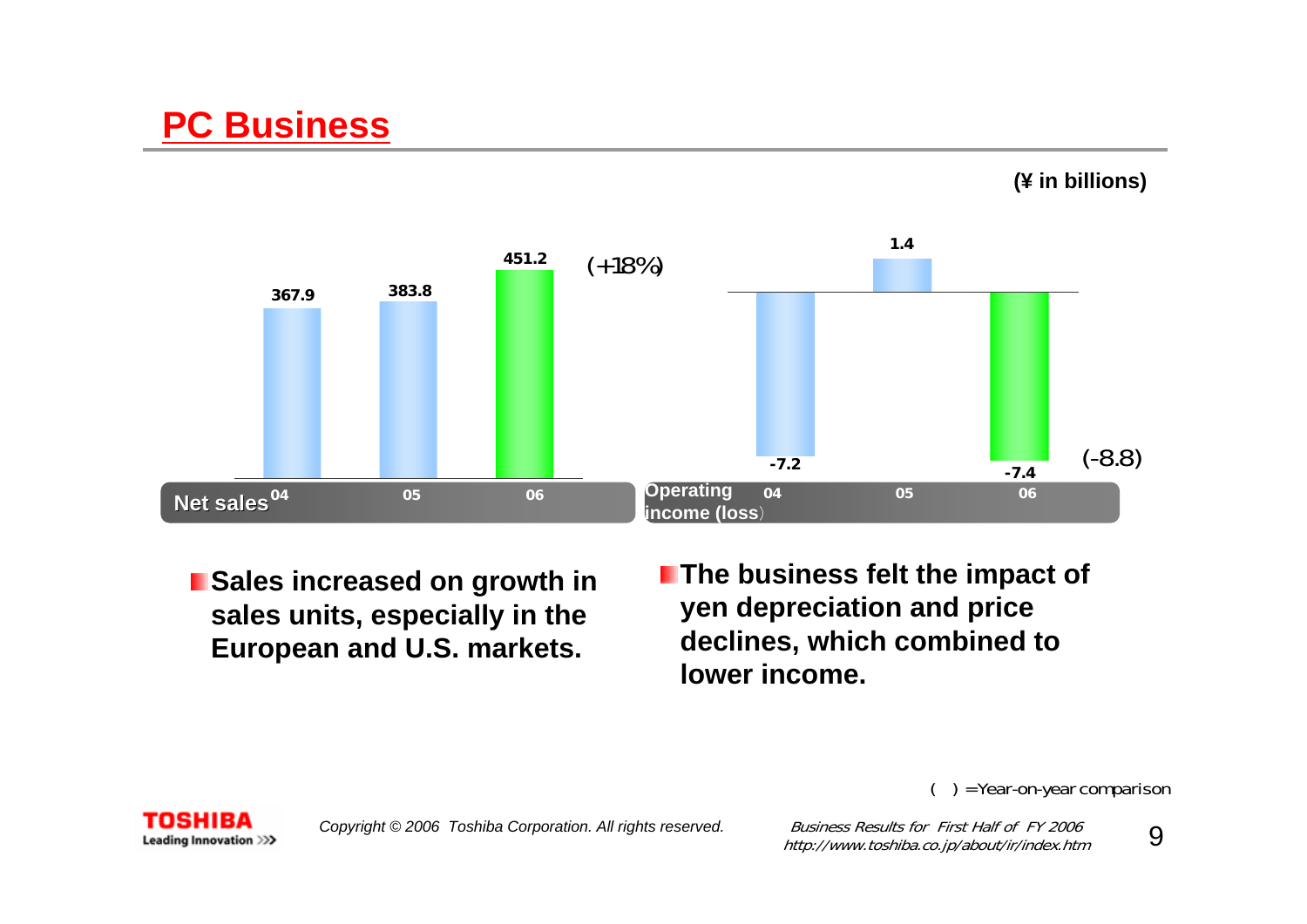#### **Electronic Devices**





**Higher sales of semiconductors and LCDs for mobile devices were led by volume increase.**

**Extrang volume increases in the semiconductor business and improvements in the LCD business boosted profit.**

( ) = Year-on-year comparison

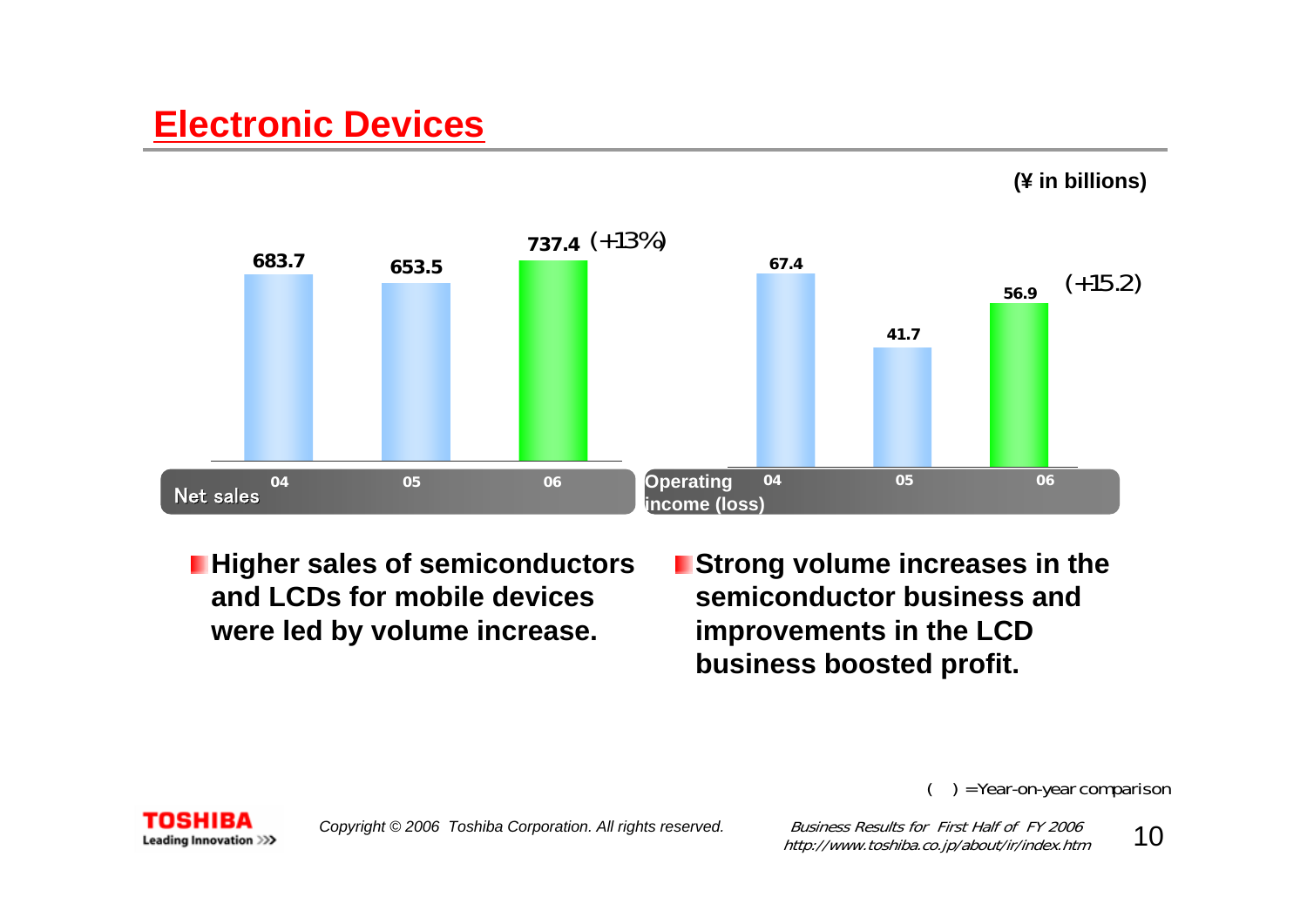# **Semiconductor Business**



- **Extrangement Strong performance in Memories, System LSIs and Discretes increased sales.**
- **System LSI raised profit and moved into the black; strong sales of Discretes and high profit in Memories supported increased operating income.**

( ) = Year-on-year comparison

**(¥ in billions)**

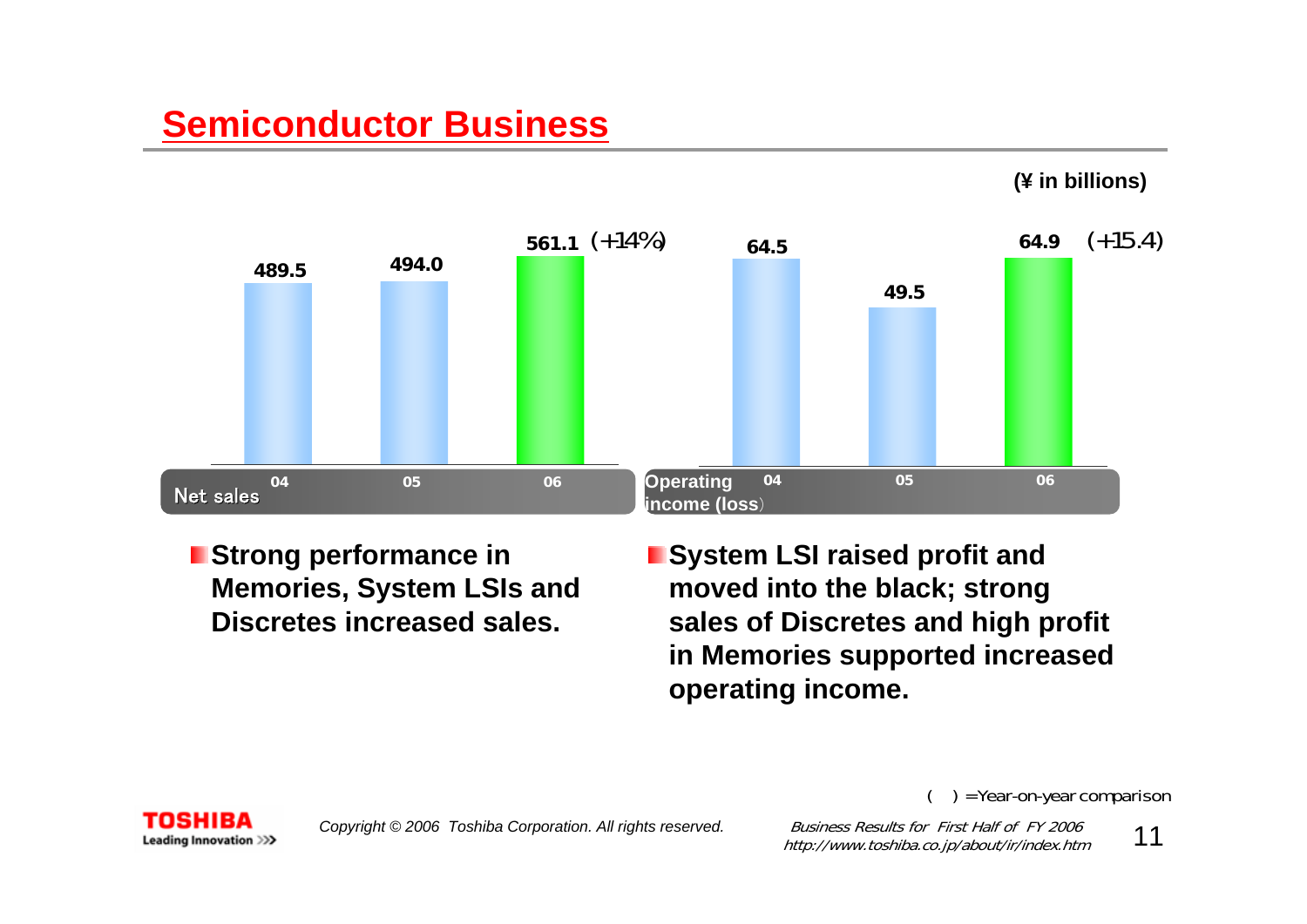#### **(¥ in billions)**

### **Quarterly Trend in Operating Income**



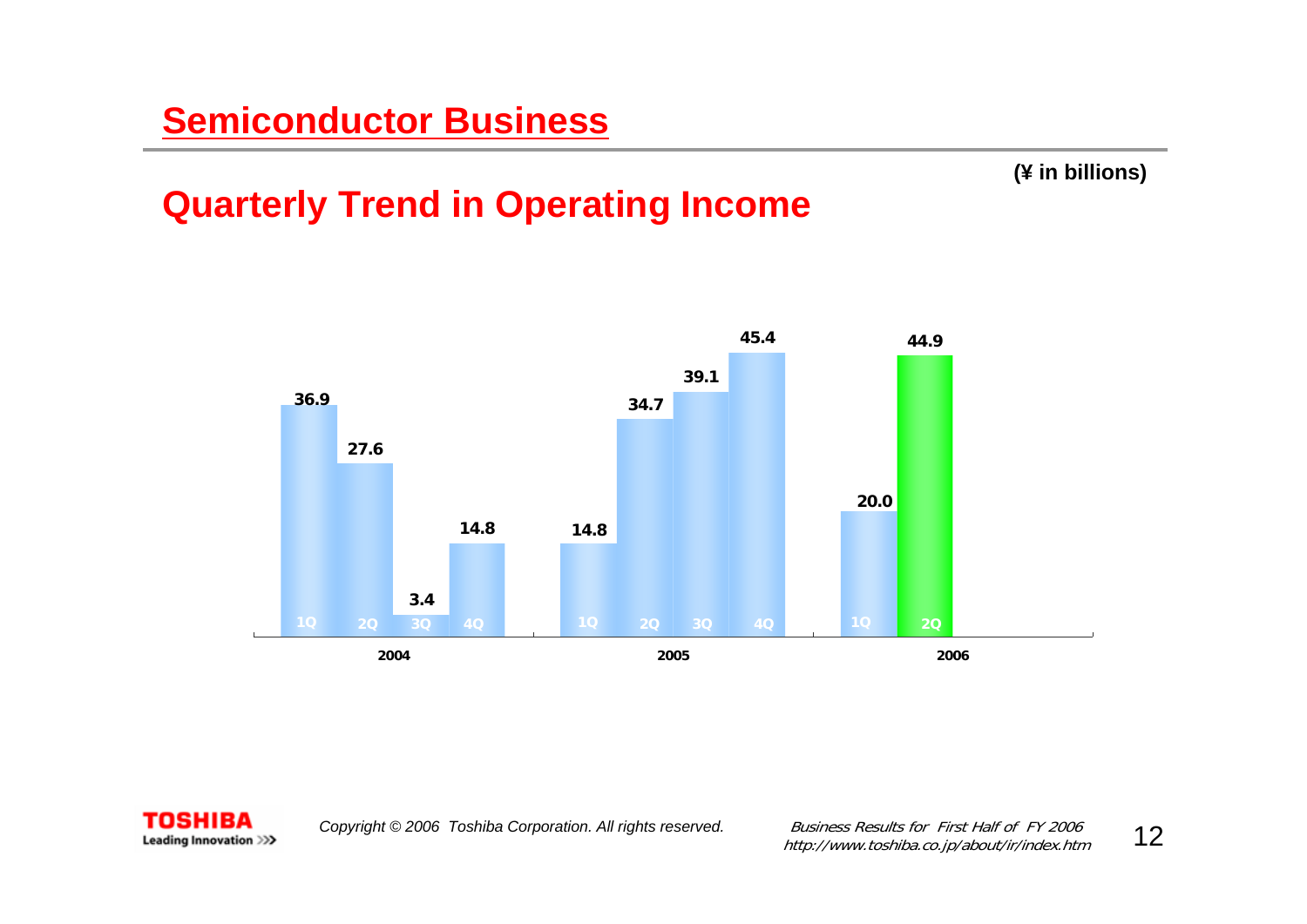**(¥ in billions)**



**I** Sales of LCD displays for **mobile devices grew, especially in overseas markets.**

**E** Sales for mobile devices **grew, generating increased profit.**

( ) = Year-earlier period comparison

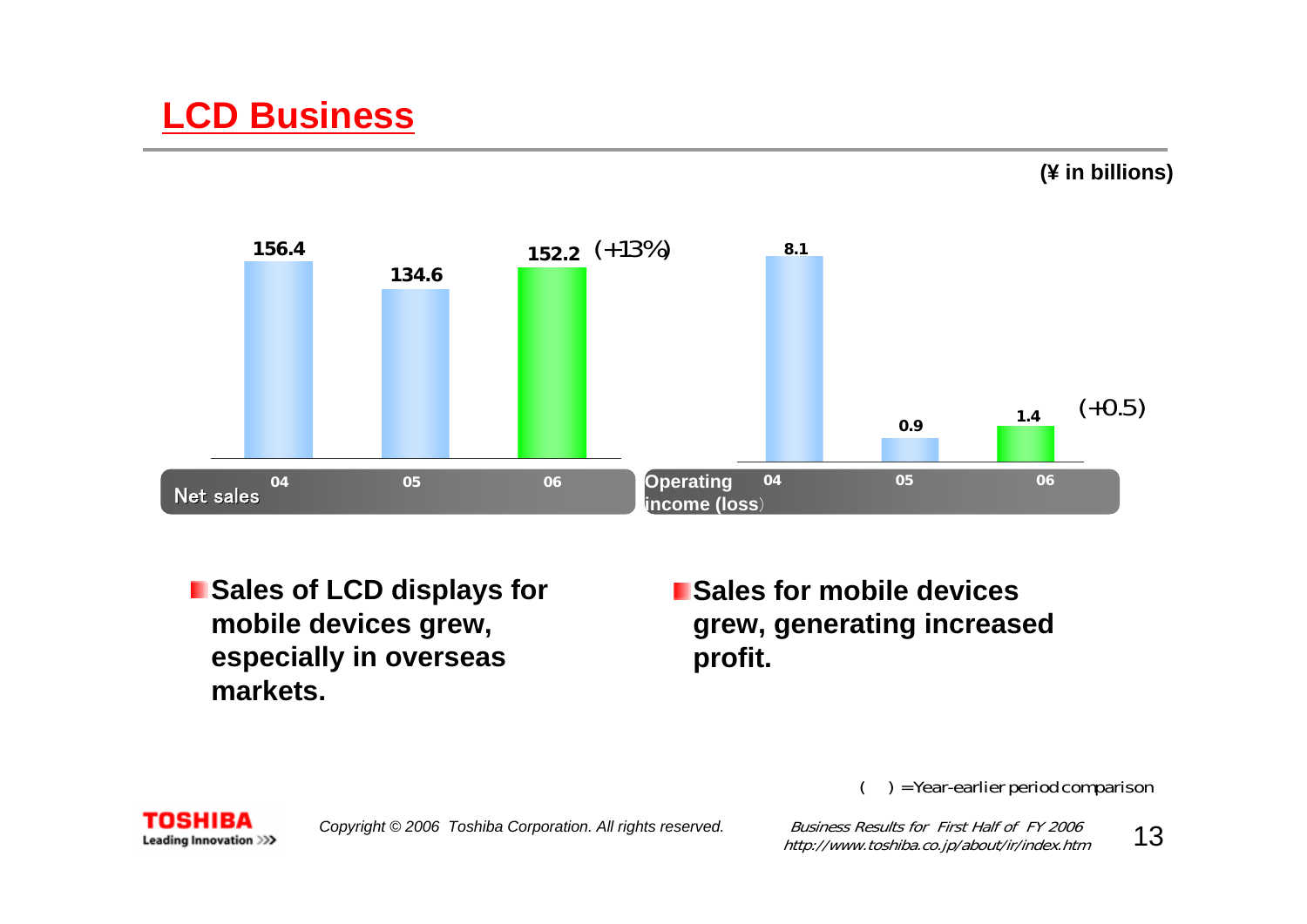## **Social Infrastructure**



- **I**In the absence of major **projects, Power Systems saw lower sales, but strong performances in Social Infrastructure Systems and Medical Systems compensated for this.**
- **I** Improved performances in **Social Infrastructure Systems and Medical System raised operating income.**

#### ( ) = Year-on-year comparison

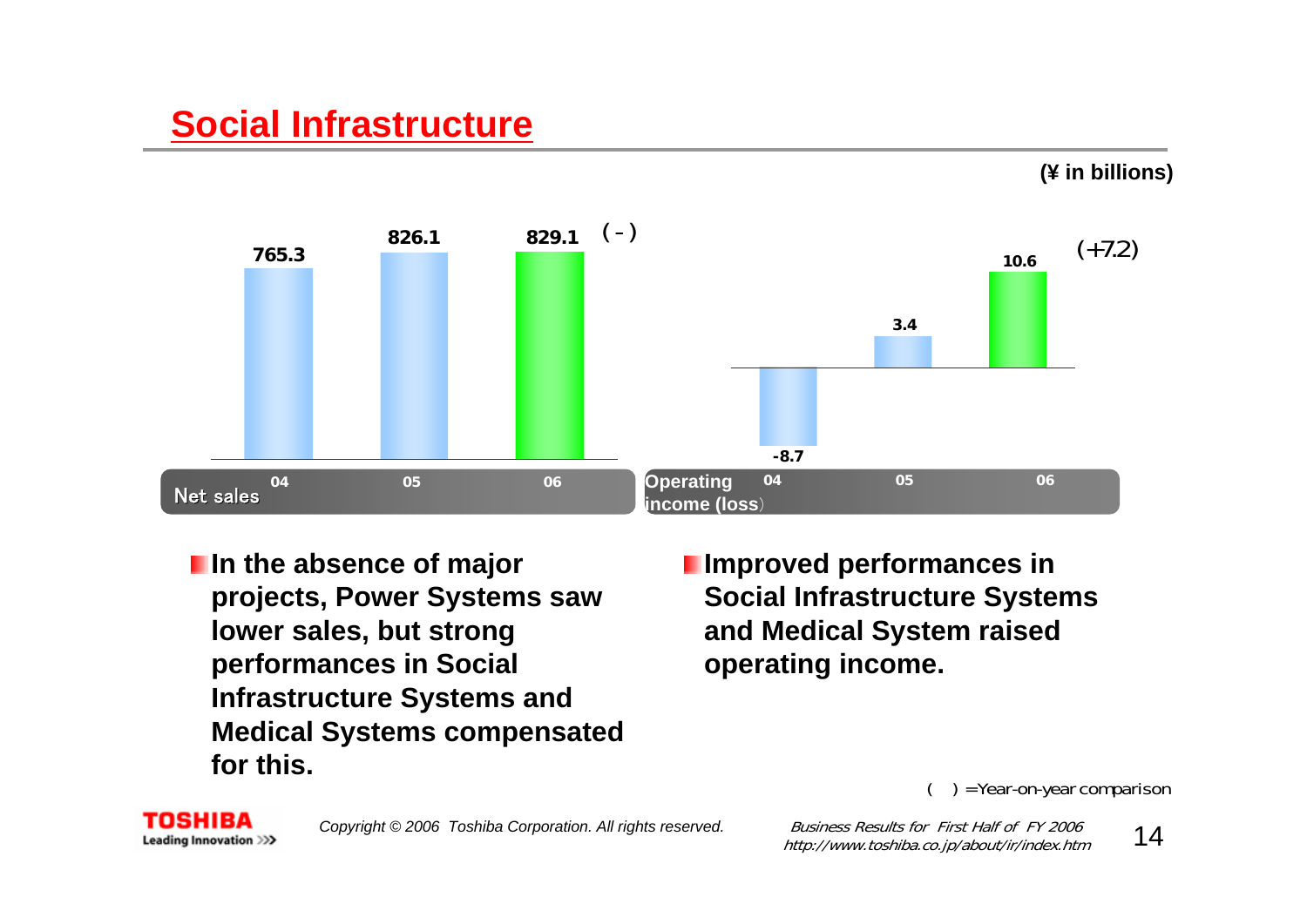

Leading Innovation >>>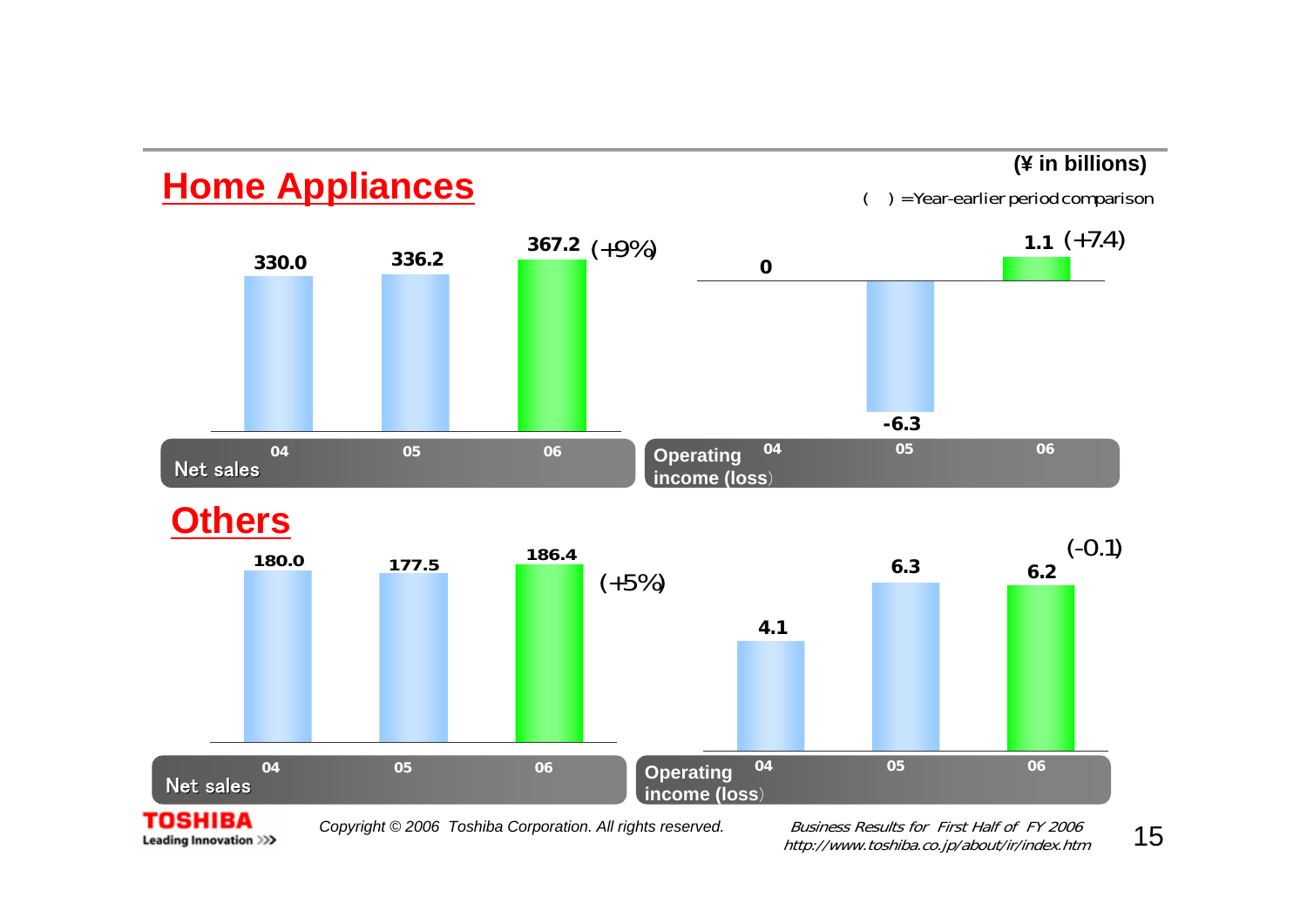#### **Consolidated 1H FY2006 Net Sales, by Region**

**(¥ in billions)**



*Copyright © 2006 Toshiba Corporation. All rights reserved.* Business Results for First Half of FY 2006

Leading Innovation >>>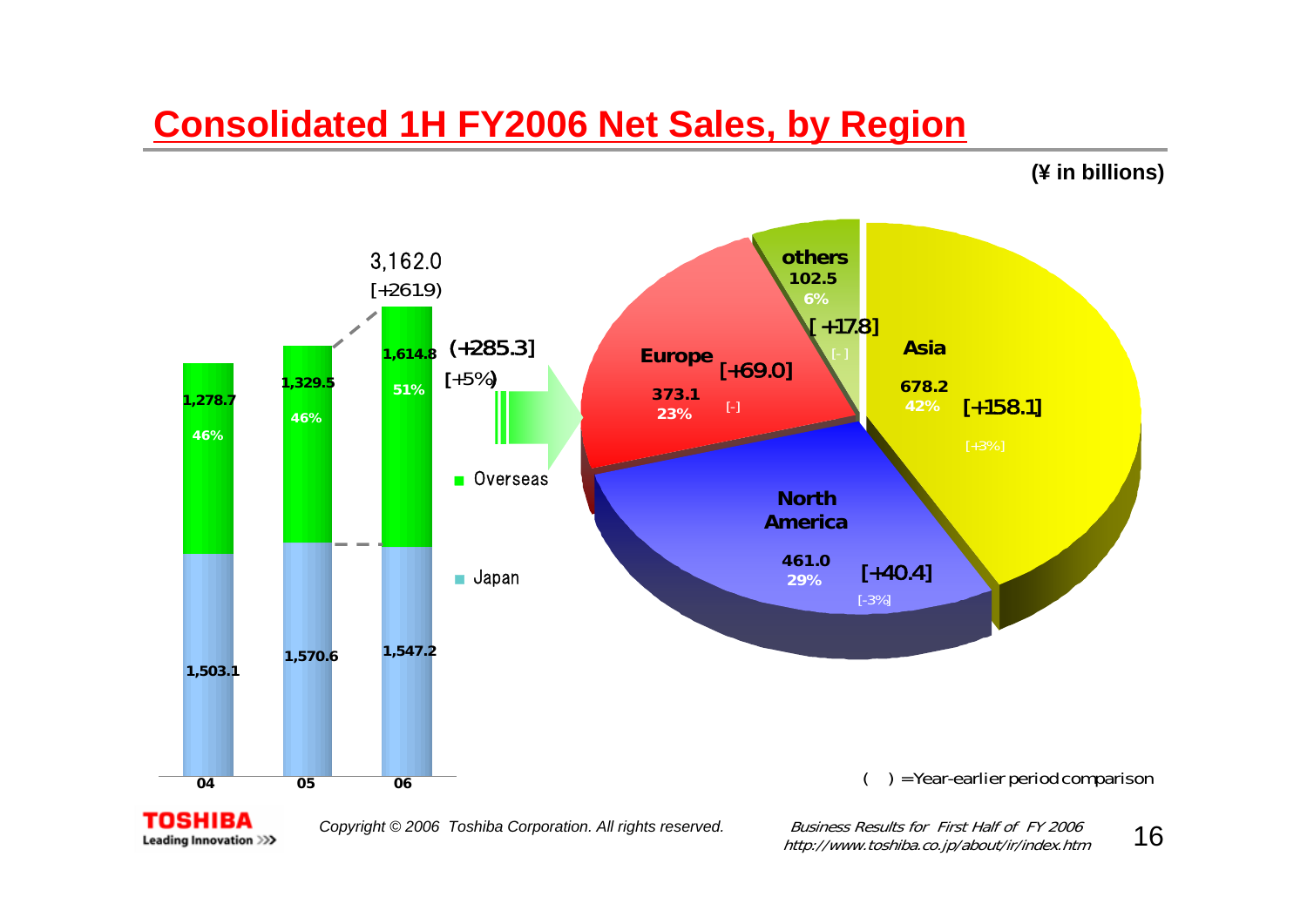



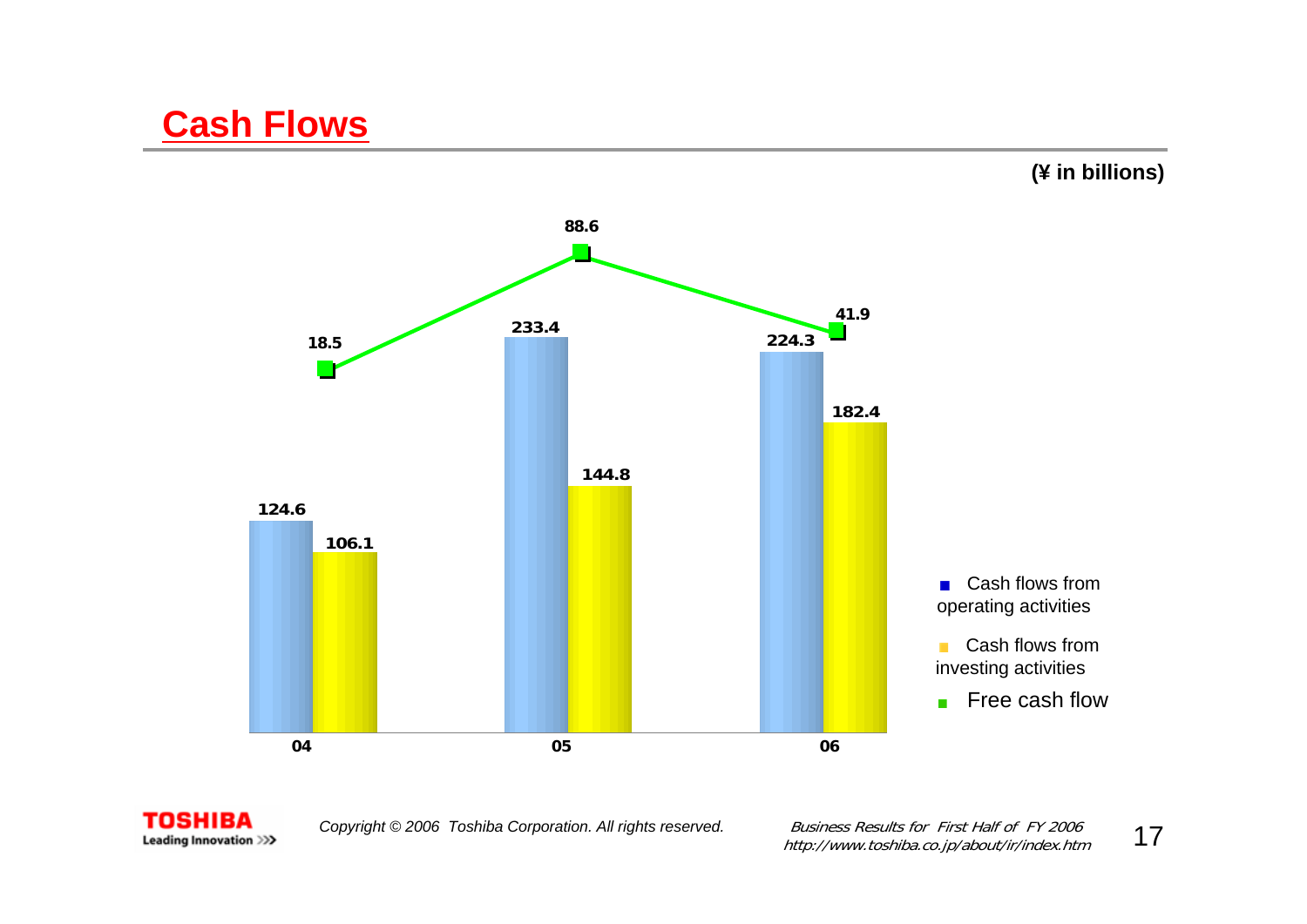#### **(¥ in billions)**

**Assets**

#### **Liabilities and Shareholders' Equity**





*Copyright © 2006 Toshiba Corporation. All rights reserved.* Business Results for First Half of FY 2006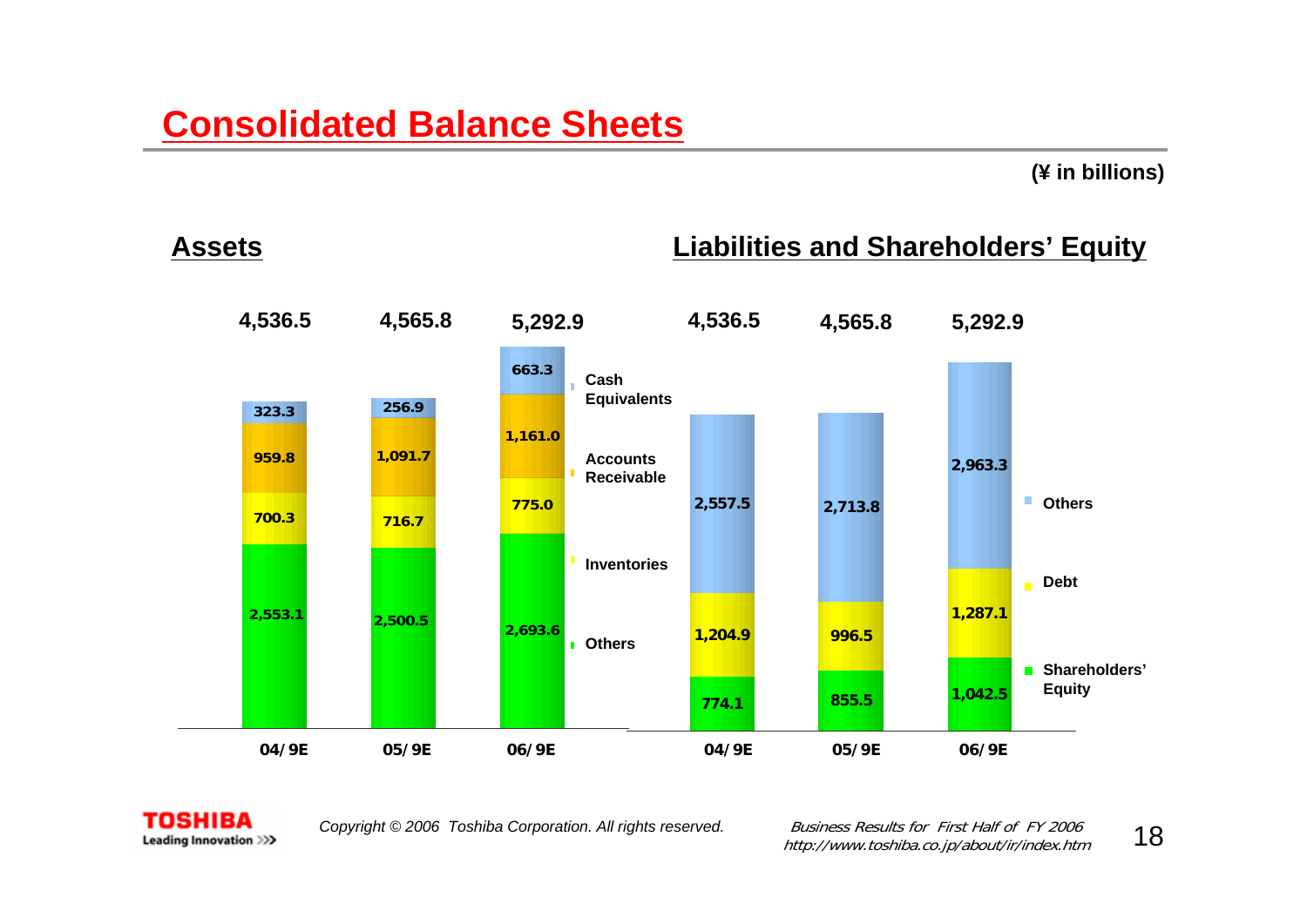





*Copyright © 2006 Toshiba Corporation. All rights reserved.* Business Results for First Half of FY 2006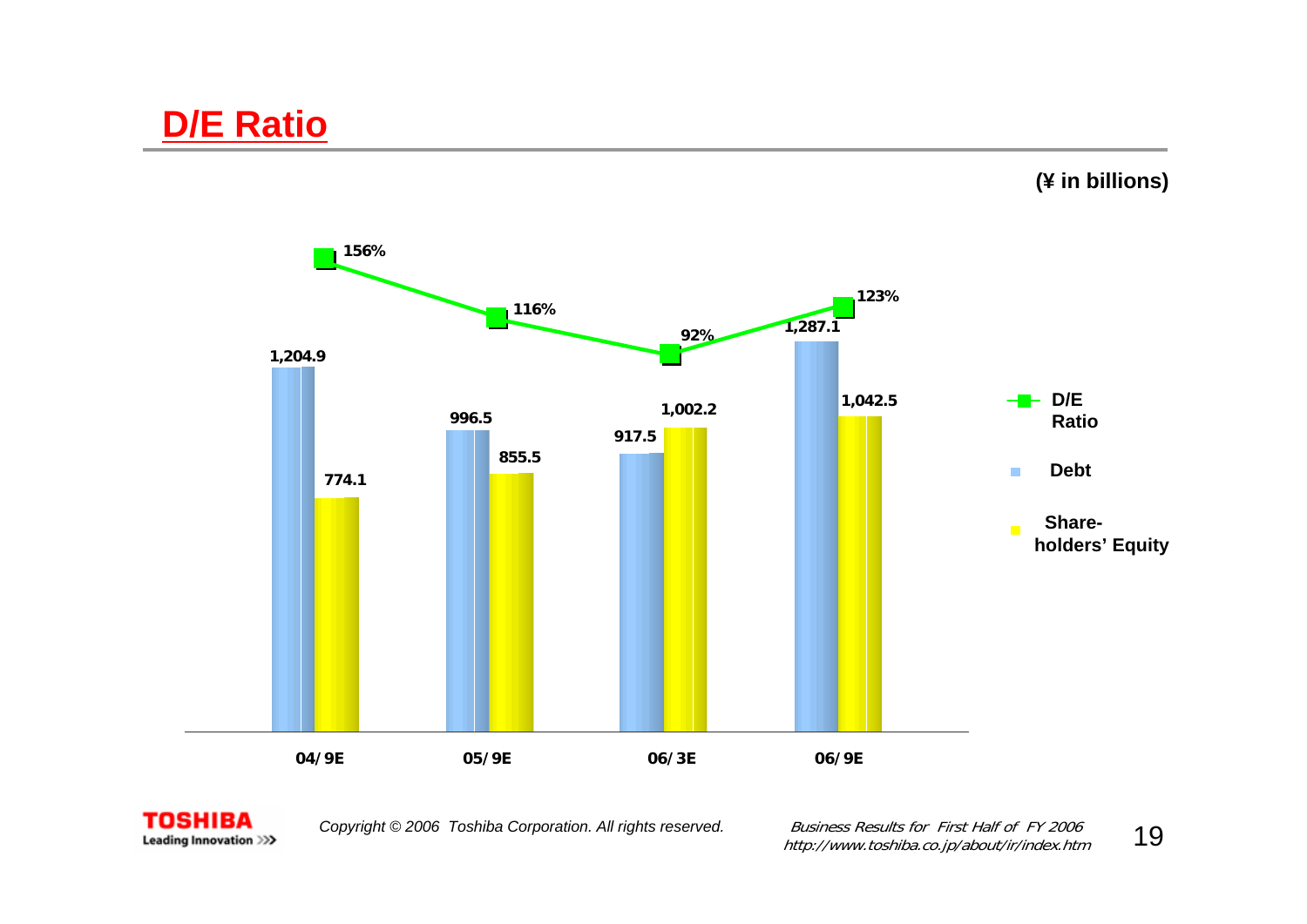|                                                               | <b>FY2006</b><br>(Forecast)<br>(A) | <b>FY2006</b><br>(Forecast<br>as of April)<br>(B) | <b>FY2005</b><br>(Actual)<br>(C) | $(A) - (B)$  | $(A) - (C)$  |
|---------------------------------------------------------------|------------------------------------|---------------------------------------------------|----------------------------------|--------------|--------------|
| Net sales                                                     | 6,750.0                            | 6,600.0                                           | 6,343.5                          | 150.0        | 406.5        |
| Operating income<br>(loss)                                    | 270.0<br>4.0%                      | 265.0<br>4.0%                                     | 240.6<br>3.8%                    | 5.0<br>0.0%  | 29.4<br>0.2% |
| Income (loss) before<br>income taxes and<br>minority interest | 270.0<br>4.0%                      | 220.0<br>3.3%                                     | 178.2<br>2.8%                    | 50.0<br>0.7% | 91.8<br>1.2% |
| Net income (loss)                                             | 110.0<br>1.6%                      | 90.0<br>1.4%                                      | 78.2<br>1.2%                     | 20.0<br>0.2% | 31.8<br>0.4% |

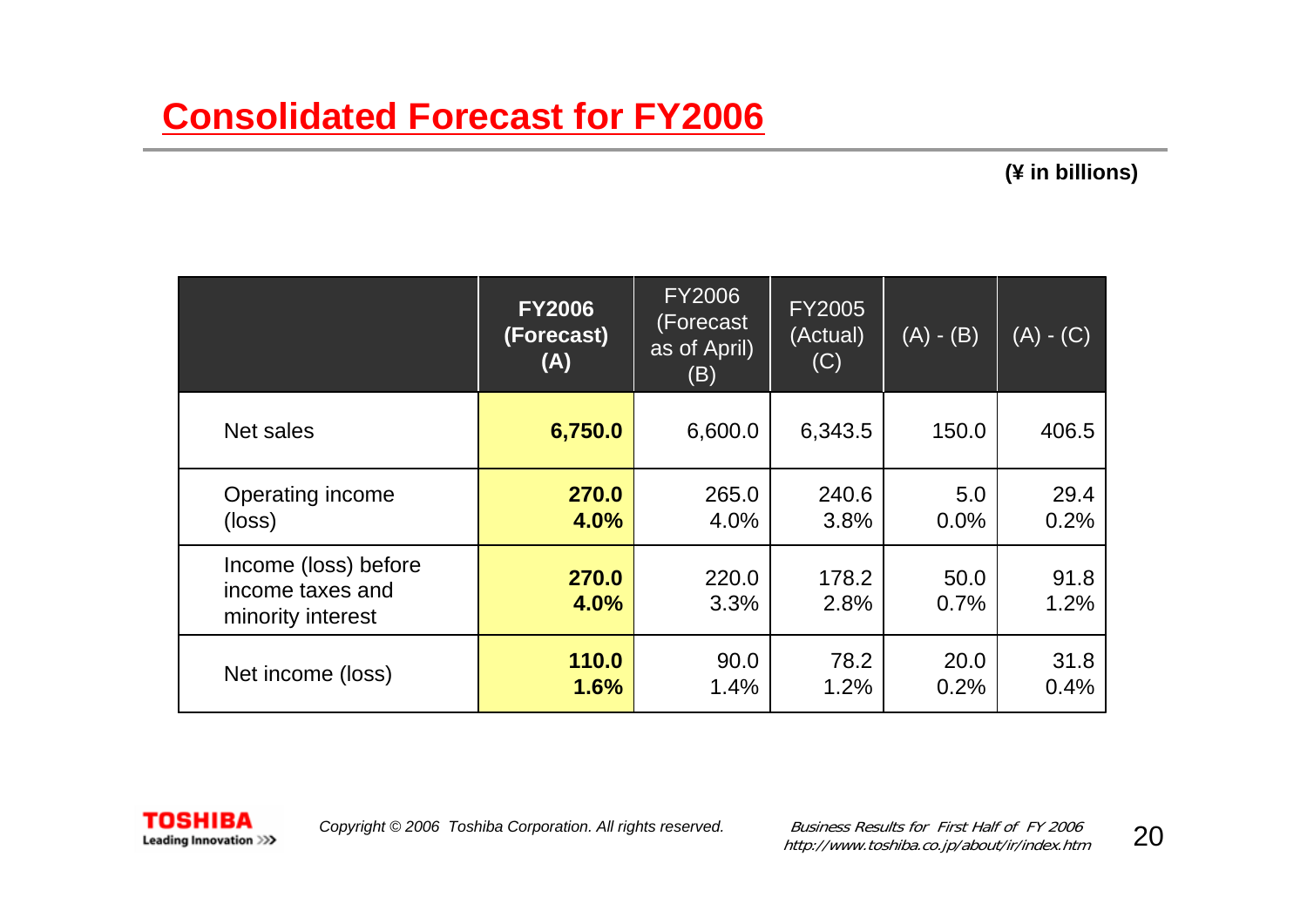# **FY2006 Segment Information** (\* in billions)

| <b>Net sales</b>          | <b>FY2006 (A)</b> | FY2006 (Forecast<br>as of April)<br>(B) | FY2005 (C)    | $(A) - (B)$        | $(A) - (C)$       |
|---------------------------|-------------------|-----------------------------------------|---------------|--------------------|-------------------|
| <b>Digital Products</b>   | 2,750.0           | 2,700.0                                 | 2,536.5       | 50.0               | 213.5             |
| <b>Electronic Devices</b> | 1,550.0           | 1,620.0                                 | 1,388.1       | $-70.0$            | 161.9             |
| Social Infrastructure     | 1,970.0           | 1,940.0                                 | 1,882.3       | 30.0               | 87.7              |
| Home Appliances           | 730.0             | 710.0                                   | 687.5         | 20.0               | 42.5              |
| <b>Others</b>             | 370.0             | 360.0                                   | 379.8         | 10.0               | $-9.8$            |
| Total                     | 6,750.0           | 6,600.0                                 | 6,343.5       | 150.0              | 406.5             |
| Operating income (loss)   | FY2006 (A)        | FY2006 (Forecast<br>(B)<br>as of April) | FY2005 (C)    | $(A) - (B)$        | $(A) - (C)$       |
| <b>Digital Products</b>   | 15.0<br>0.5%      | 35.0<br>1.3%                            | 20.9<br>0.8%  | $-20.0$<br>$-0.8%$ | $-5.9$<br>$-0.3%$ |
| <b>Electronic Devices</b> | 130.0<br>8.4%     | 155.0<br>9.6%                           | 123.3<br>8.9% | $-25.0$<br>$-1.2%$ | 6.7<br>$-0.5%$    |
| Social Infrastructure     | 95.0<br>4.8%      | 60.0<br>3.1%                            | 76.5<br>4.1%  | 35.0<br>1.7%       | 18.5<br>0.7%      |
| Home Appliances           | 10.0<br>1.4%      | 5.0<br>0.7%                             | 2.7<br>0.4%   | 5.0<br>0.7%        | 7.3<br>1.0%       |
| <b>Others</b>             | 20.0<br>5.4%      | 10.0<br>2.8%                            | 18.0<br>4.7%  | 10.0<br>2.6%       | 2.0<br>0.7%       |
| Total                     | 270.0<br>4.0%     | 265.0<br>4.0%                           | 240.6<br>3.8% | 5.0<br>0.0%        | 29.4<br>0.2%      |

**TOSHIBA** Leading Innovation >>>

*Copyright © 2006 Toshiba Corporation. All rights reserved.* Business Results for First Half of FY 2006